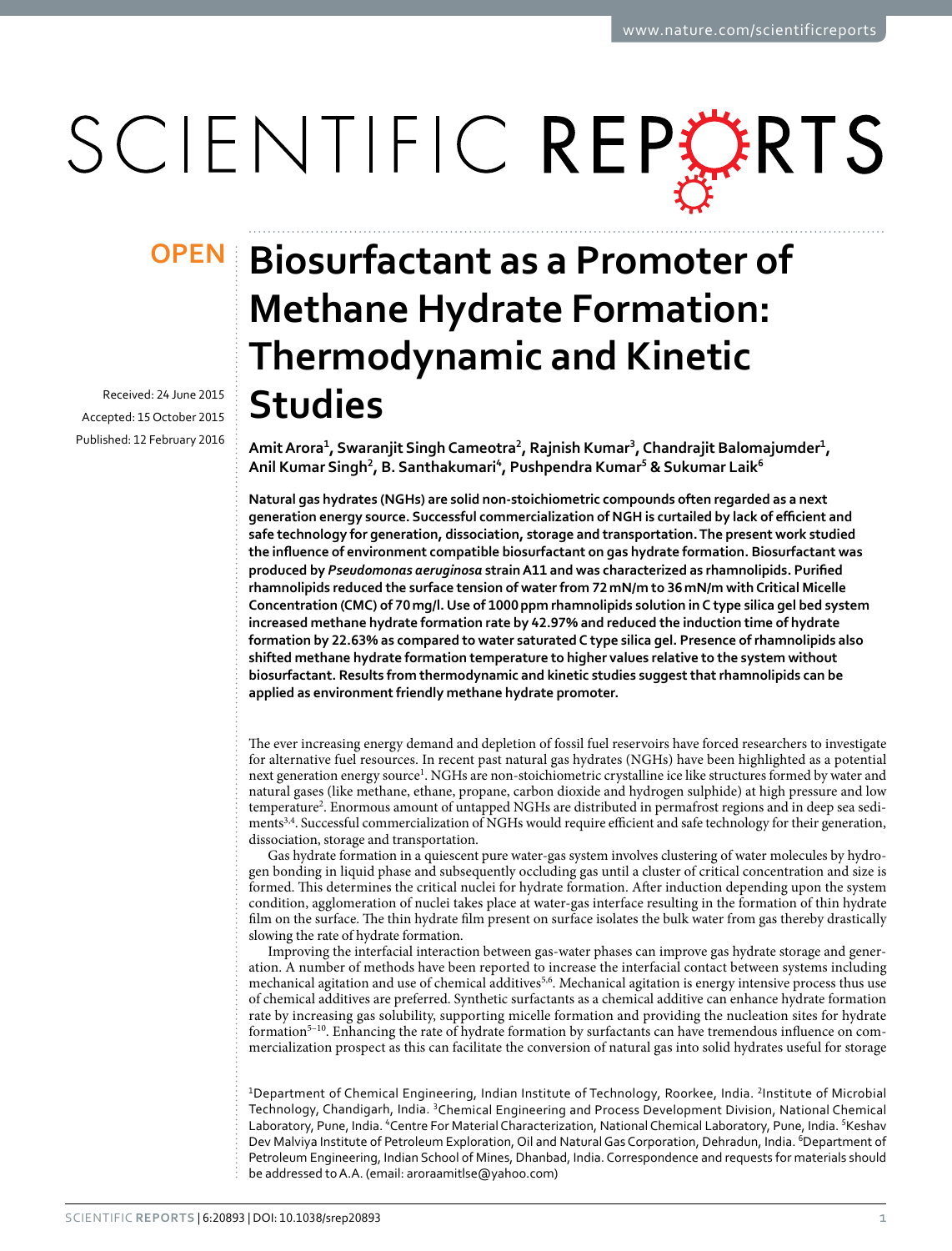and transportation of solid NGHs. Use of synthetic surfactant such as sodium dodeccyl sulfate (SDS), sodium tetradecyl sulfate (STS), sodium hexadecyl sulfate (SHS) in natural environment for enhancing NGHs generation could be a cause of concern as they have been reported to possess toxic effects for living organisms<sup>11,12</sup>.

Desire to have environment compatible surfactants has propelled search for substitutes of biological origin. Substituting synthetic surfactants with surface active agents of biological origin can provide environment friendly means for enhanced NGHs generation. Surface active agents of biological origin are commonly referred as biosurfactant and often considered better than synthetic counterparts for their low toxicity, environment friendly nature and stability at extreme conditions like temperature, pH, salinity<sup>12</sup>. Very few studies pertaining to influence of biosurfactants on NGHs formation has restricted our knowledge and thus, limiting the potential application of biosurfactants in gas hydrate generation, storage and transportation<sup>13-15</sup>.

The objective of this study is to explore the feasibility of using glycolipids type biosurfactant as methane hydrate generation promoter. Study compares methane hydrate formation in the quiescent water and fixed bed system of water saturated C type silica gel in the presence of different concentration of biosurfactants. The thermodynamics and kinetics of gas hydrate formation was studied to have a better understanding of the process. The study will also help in understanding the role of microbial secondary metabolites on methane hydrate generation at natural sites.

#### **Results**

**Biosurfactant producing microorganism.** Glycolipid type biosurfactant used in the present study was produced by Pseudomonas aeruginosa strain A11. Earlier strain A11 has been reported as plant-growth promoting (PGP) and multi-metal-resistant (MMR) bacterium capable of producing rhamnolipids while growing on glycerol supplemented minimal salt medium (MSM)<sup>16</sup>. In the present study, growth of strain A11 at 30 °C with agitation of 200 rpm was accompanied by reduction in surface tension of growth medium suggesting production of biosurfactant. Maximum decrease in the surface tension was observed after 36 h of growth when strain A11 was in mid-log phase. Strain A11 decrease surface tension of growth medium from  $68.4 \pm 0.1$  mN/m to  $31.9 \pm 0.1$  mN/m and produced  $5020.4 \pm 9.14$  mg/l biosurfactant after 72 hours of growth. Specific growth rate ( $\mu$ ) was observed to be 22.2  $\pm$  1.5 mg/l h while specific biosurfactant production rate was 3.14  $\pm$  0.2.

**Characterization of Biosurfactant produced by Strain A11.** Liquid Chromatography-Mass Spectrometry (LC-MS) mass spectra of purified biosurfactant suggested strain A11 to produce rhamnolipids as a mixture of congeners and homologues Fig. 1a–e. Most abundant rhamnolipids congener observed was dirhamnolipids (RhaRhaC<sub>10</sub>C<sub>10</sub>; α-L-rhamnopyranosyl -α-L-rhamnopyranosyl -β-hydroxydecanoyl -β-hydroxydecanoate) consisting of lipid chain length of C-10. Most abundant monorhamnolipid congener was  $R$ haC<sub>10</sub>C<sub>10</sub> (L-rhamnosyl -β -hydroxydecanoyl- β -hydroxydecanoate). Interestingly, olefinic rhamnolipids RhaC<sub>22</sub>, RhaC<sub>12</sub>C<sub>10</sub>/RhaC<sub>10</sub>C<sub>12</sub>,  $RhaRhaC_{10}C_{10}$  and  $RhaRhaC_{12}C_{10}/RhaRhaC_{10}C_{12}$  were also observed in the chromatogram. Rarely reported long chain monorhamnolipid congener RhaC<sub>22</sub> was observed at m/z ratio of 523.36. Table 1 summarizes the list of rhamnolipid congeners with molecular formula, molecular weight and relative abundance in the biosurfactant produced by strain A11.

**surface tension, Critical Micelle Concentration (CMC), stability and Charge on Biosurfactant.** Purified biosurfactant from strain A11 reduced the surface tension of water from 72 mN/m to 36 mN/m with CMC of 70 mg/l Supplementary Fig. 1. Interestingly, CMC of biosurfactant from strain A11 did not changed notably even after exposure to extreme temperature range of − 20 °C–40 °C and in aqueous solution of pH range 7 to 10 Supplementary Fig. 2. Surface tension reducing ability of rhamnolipids remained intact even after exposure to extreme temperature range of − 20 °C–40 °C and in aqueous solution of pH range 7 to 10 Supplementary Fig. 3.

Aqueous solution of rhamnolipids gave a negative zeta potential suggesting it to be anionic surfactant. The zeta potential varied in the range of − 26.2 mV to − 35.1 mV depending upon rhamnolipids concentration. There was gradual increase in zeta potential till CMC was reached after CMC the zeta potential became stable at − 35.1 mV.

**Pore-volume, Pore-diameter and Surface Area of C type silica gel.** Brunauer–Emmett–Teller (BET) surface area analysis of C type silica showed that BET surface area of silica used in the study was 540.06 m<sup>2</sup>/g, with the specific pore volume  $0.9 \text{ cm}^3/\text{g}$  and pore diameter of 49.1A°.

**Methane Hydrate formation-dissociation.** The C type silica gel saturated with distilled water was pressurized with hydrate forming gas and the setup was gradually cooled down which was accompanied by initial gradual decrease in pressure followed by sharp drop in the pressure of 1.14 MPa Fig. 2a. Sudden drop in pressure was observed at 277.16 K along with increase in temperature signifying it to be a nucleation point. After 271.15 K, no significant drop in pressure was observed indicating the completion of hydrate formation. During the dissociation stage gas hydrates were decomposed by thermal stimulation; increased temperature resulted in gradual increase in pressure followed by sudden rise of pressure. Sudden increase in pressure was observed at 285.72 K signifying the start of gas hydrate dissociation Fig. 2a. Dissociation point signifying the complete dissociation of hydrate was observed at 289.52 K.

To observe the effect of rhamnolipids on methane hydrate formation and dissociation, experiment were performed with two different concentrations of surfactant namely 100 ppm and 1000 ppm of rhamnolipids. In the presence of 1000 ppm of rhamnolipid nucleation point got shifted to higher temperature and was observed at 278.59 K Fig. 2b. Rhamnolipids also exhibited influence on gas hydrate dissociation as decomposition started at 286.09 K and complete dissociation i.e. dissociation point was observed at 290.79 K. However, lower rhamnolipids concentration (100 ppm) did not exhibit any note worthy change in the nucleation and dissociation temperature.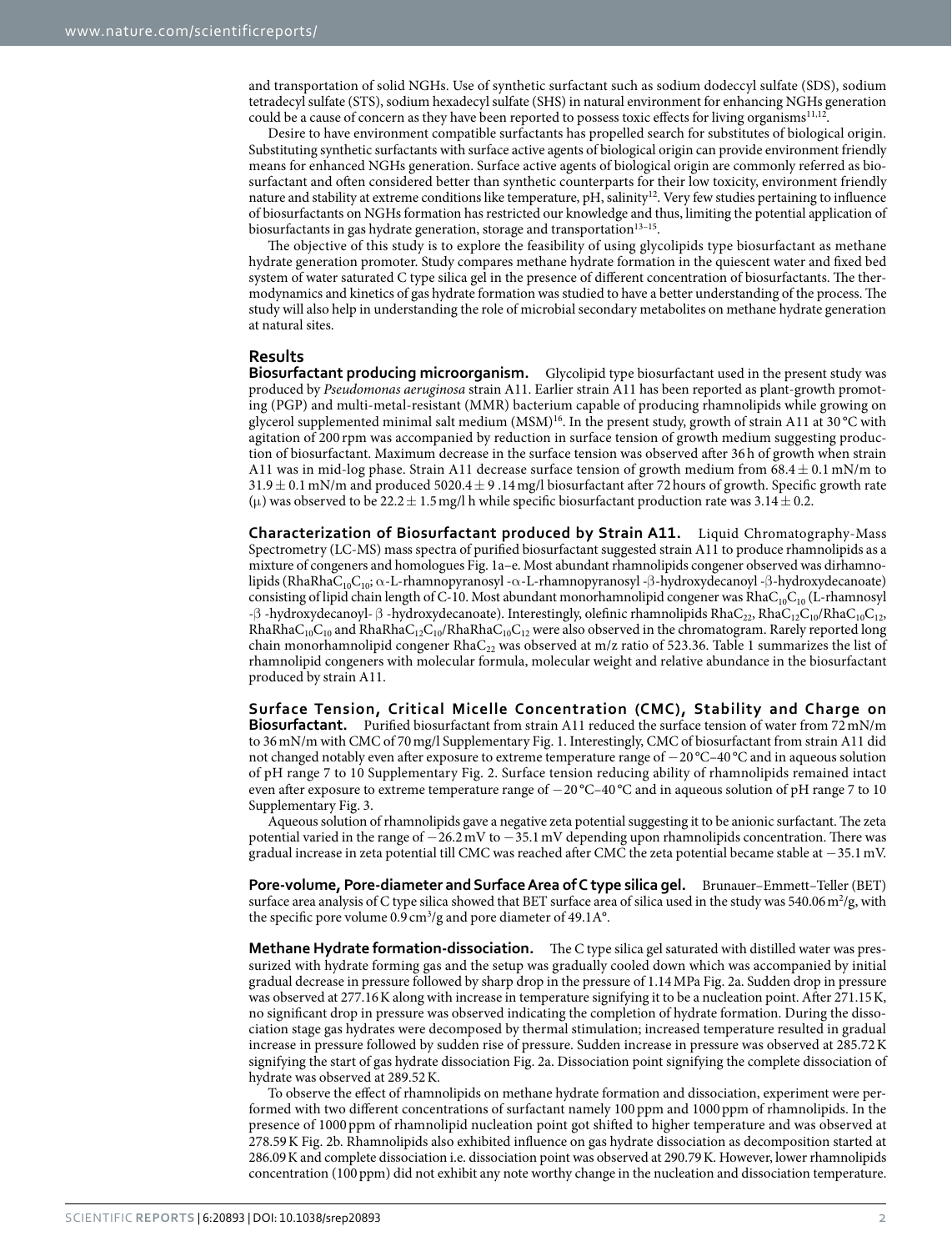



A set of experiments were also conducted in the quiescent water system for comparing the influence of chemical additives. As expected methane hydrate formation was extremely slow in a quiescent system at hydrate forming conditions. Hydrate formation was observed at lower nucleation temperature (271.73 K) and nucleation pressure (10.09 MPa) with relatively minimum pressure drop of 0.64 MPa.

Figure 3 exhibits the hydrate formation temperature under different combinations used in the study. As evident from the figure the nucleation temperature for C type silica was 277.16 K and it almost coincided with the nucleation temperature (277.37 K) of 100 ppm rhamnolipid containing silica gel. However, maximum shift was observed in the presence of C type silica gel saturated with distilled water containing 1000 ppm of rhamnolipids. Figure 4 shows phase equilibrium of methane hydrate at different concentration of rhamnolipids. As evedient from the figure the phase equilibrium curves got shifted to high temperature region in presene of water-silica gel system containing rhamnolipid as compared to the water-silica gel system without rhamnolipids. However, no significant shift of phase equilibrium curve was observed by varing the concentration of rhamnolipid.

**Dissociation enthalpy of methane hydrate.** The dissociation enthalpy data of NGHs is very vital for establishing a production scheme. The dissociation enthalpies of methane hydrates in the presence of C type silica gel saturated with distilled water containing different concentration of rhamnolipid were calculated via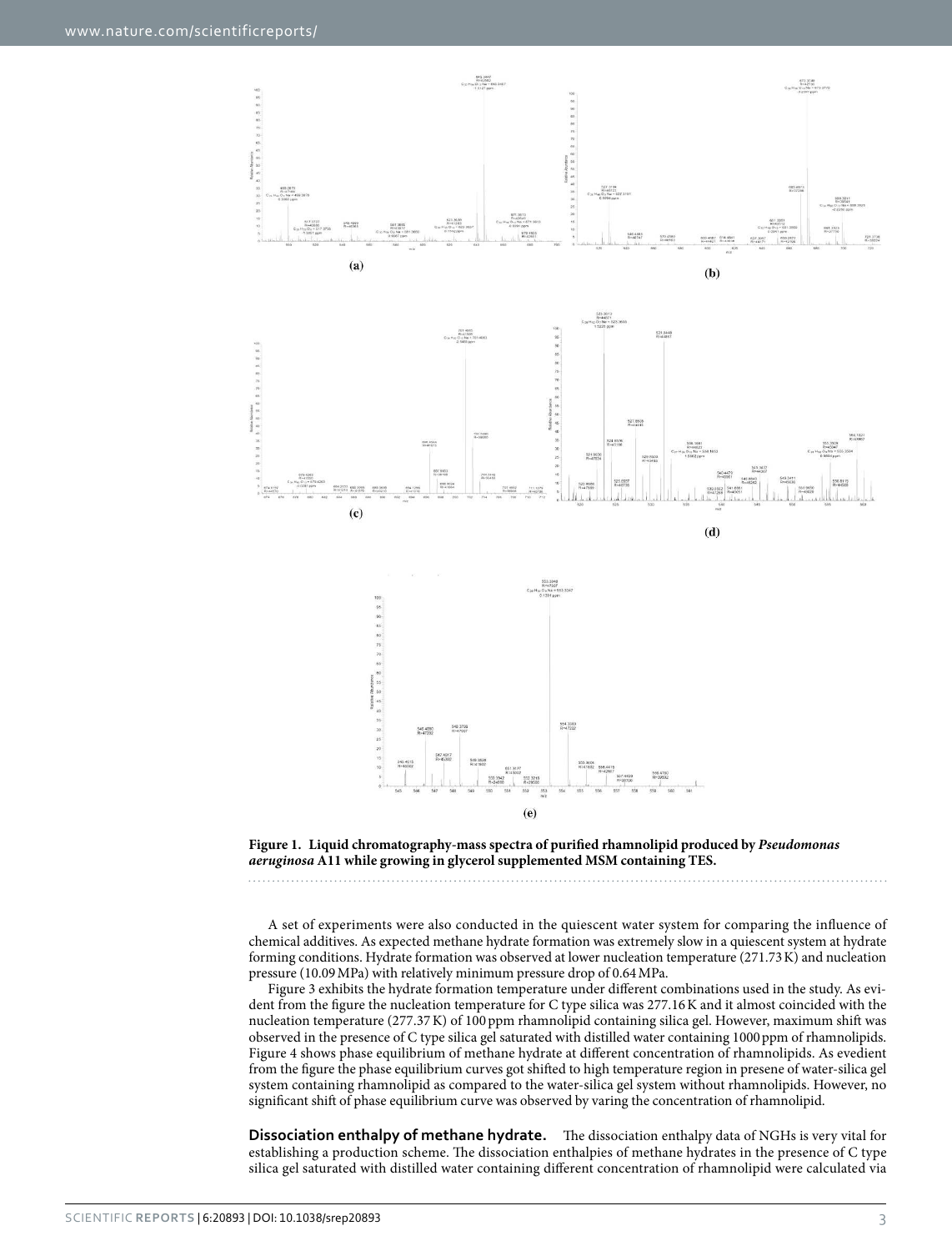| Congener                                      | Pseudomolecular<br>mass(m/z) | <b>Retention</b><br>Time (min.) | Molecular<br>Formula | <b>Relative</b><br>Abundance<br>(% ) |
|-----------------------------------------------|------------------------------|---------------------------------|----------------------|--------------------------------------|
| $RhaC_{10}C_8/RhaC_8C_{10}$                   | 499.28                       | 13.97                           | $C_{22}H_{44}O_9$    | 3.4                                  |
| $*RhaC22$                                     | 523.36                       | 23.47                           | $C_{28}H_{52}0_7$    | 2.07                                 |
| RhaC <sub>10</sub> C <sub>10</sub>            | 527.32                       | 16.05                           | $C_{26}H_{48}O_9$    | 9.76                                 |
| *Rha $C_{12}C_{10}/R$ ha $C_{10}C_{12}$       | 553.33                       | 17.45                           | $C_{28}H_{50}O_9$    | 1.13                                 |
| $RhaC_{12}C_{10}/RhaC_{10}C_{12}$             | 555.35                       | 19.42                           | $C_{28}H_{52}O_9$    | 0.46                                 |
| $RhaRhaC_{10}C_8/RhaRhaC_8C_{10}$             | 645.34                       | 12.95                           | $C_{30}H_{54}O_{13}$ | 12.16                                |
| $*RhaRhaC_{10}C_{10}$                         | 671.36                       | 13.88                           | $C_{32}H_{56}O_{13}$ | 1.35                                 |
| RhaRhaC <sub>10</sub> C <sub>10</sub>         | 673.37                       | 14.76                           | $C_{32}H_{58}O_{13}$ | 32.12                                |
| *RhaRha $C_{12}C_{10}$ /RhaRha $C_{10}C_{12}$ | 699.39                       | 15.94                           | $C_{34}H_{60}O_{13}$ | 7.49                                 |
| $RhaRhaC12C10/RhaRhaC10C12$                   | 701.4                        | 17.53                           | $C_{34}H_{62}O_{13}$ | 11.83                                |





**Figure 2.** Temperature and pressure profile of methane hydrate formation and dissociation in presence of (**a**) C type silica gel (**b**) C type silica gel containing 1000 ppm rhamnolipid. Values are mean of the results from three individual experiments.

Clausius-Clapeyron equation and shown in Table 2 based upon the measured phase equilibrium data. No significant difference was observed in the value of enthalpy of dissociation in the presence and absence of rhamnolipid, suggesting that the heat required for dissociating methane hydrate in presence and absence of rhamnolipid is almost similar. The enthalpy of dissociation of methane hydrates in the C type silica gel without rhamnolipid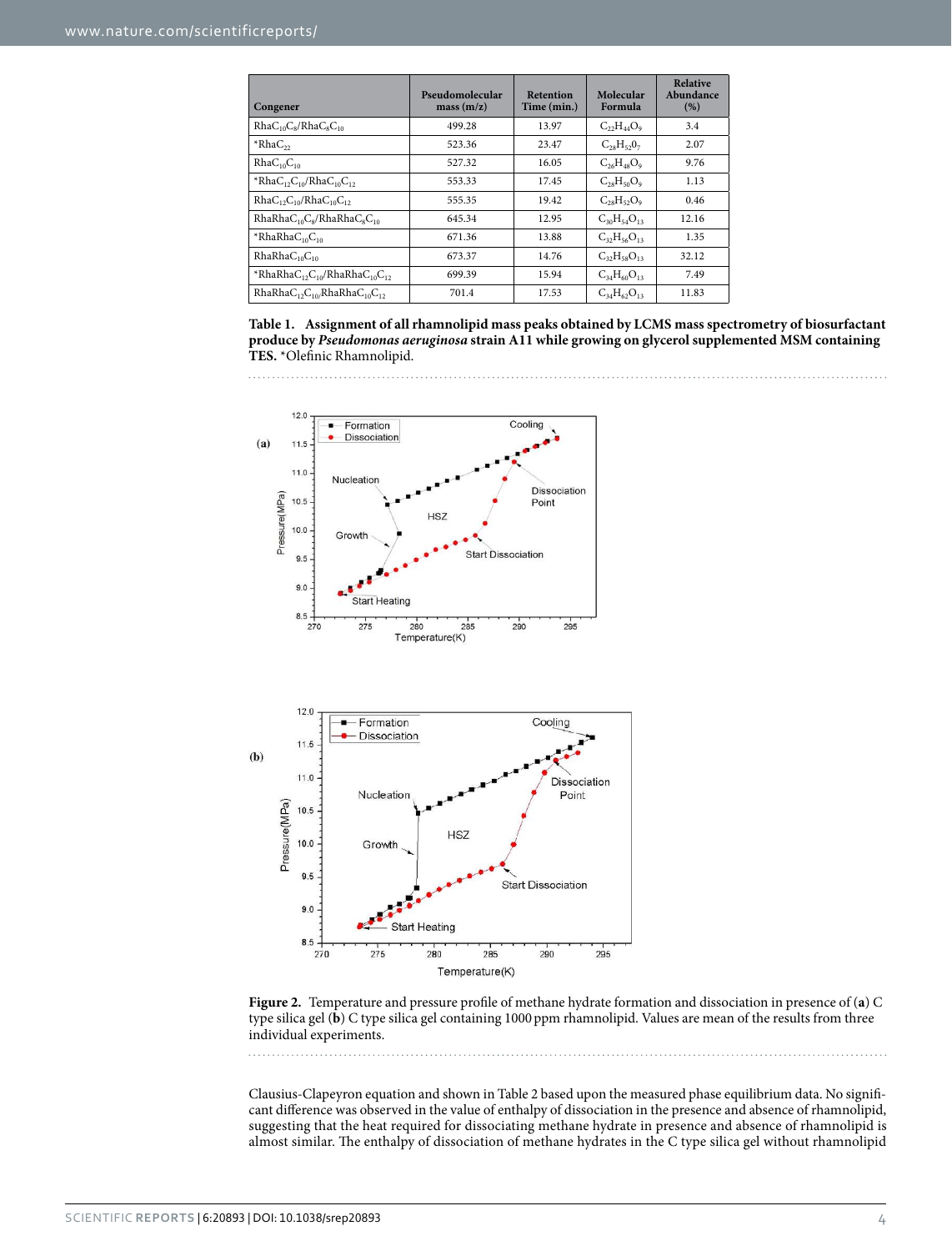

**Figure 3. Comparison of methane hydrate formation parameters.** Values are mean of the results from three individual experiments.



**Figure 4. Comparison of phase equilibrium parameters.** Values are mean of the results from three individual experiments.

was in the range of 11.8 kj/mol to 18.0 kj/mol. Under that influence of rhamnolipids enthalpy of dissociation was observed in the range of 17.2 kj/mol to 23.0 kj/mol.

**Kinetics of methane hydrate formation.** As evident from Fig. 5a C type silica gel saturated with water and rhamnolipids solution accelerated the rate of hydrate formation as compared to quiescent water system. For better visualization of rate of hydrate generation, the results in Fig. 5a is fragmented into different time frames. The rate of methane hydrate generation in 0–20 minutes time frame in C type silica gel saturated with water is better than the C type silica gel saturated with water- rhamnolipid solution. However, after aforementioned time frame presence of rhamnolipids in the system enhanced the rate of hydrate formation.

A certain time is required to initiate hydrate nucleation when hydrate forming components are placed in the suitable temperature and pressure region. The induction time is determined by measuring the time taken by the system to reach the hydrate onset temperature (where detectable volume of hydrate is observed). The induction time of hydrate formation was measured in quiescent water system and in C type silica gel consisting of different concentration of rhamnolipids. During hydrate formation initially there was a gradual decrease in pressure with temperature before hydrate formation started Fig. 5b. Afterwards a sharp peak is seen due to sudden rise in temperature with simultaneously decrease in pressure confirming hydrate formation. The difference of hydrate onset time and the time of start of experiment is the induction time of hydrate formation. The induction time for quiescent water, C type silica gel without presence of surfactant; C type silica gel containing 100 ppm rhamnolipid and C type silica gel containing 1000 ppm rhamnolipid was 196.70 min, 44.24 min, 36.91 min and 34.23 min, respectively. As evident from Fig. 5b addition of rhamnolipids decreased the induction time of hydrate formation significantly as compared to quiescent water and C type silica gel system.

**Moles of methane consumed per mole of water.** Figure 6 shows the gas uptake measurement curve (moles of methane consumed per mole of water in the system) of a methane hydrate formation experiment. The general characteristic of methane uptake curve in quiescent water does not resemble that of hydrate formation in silica system saturated with water or water-rhamnolipids solution. As compared to quiescent water system the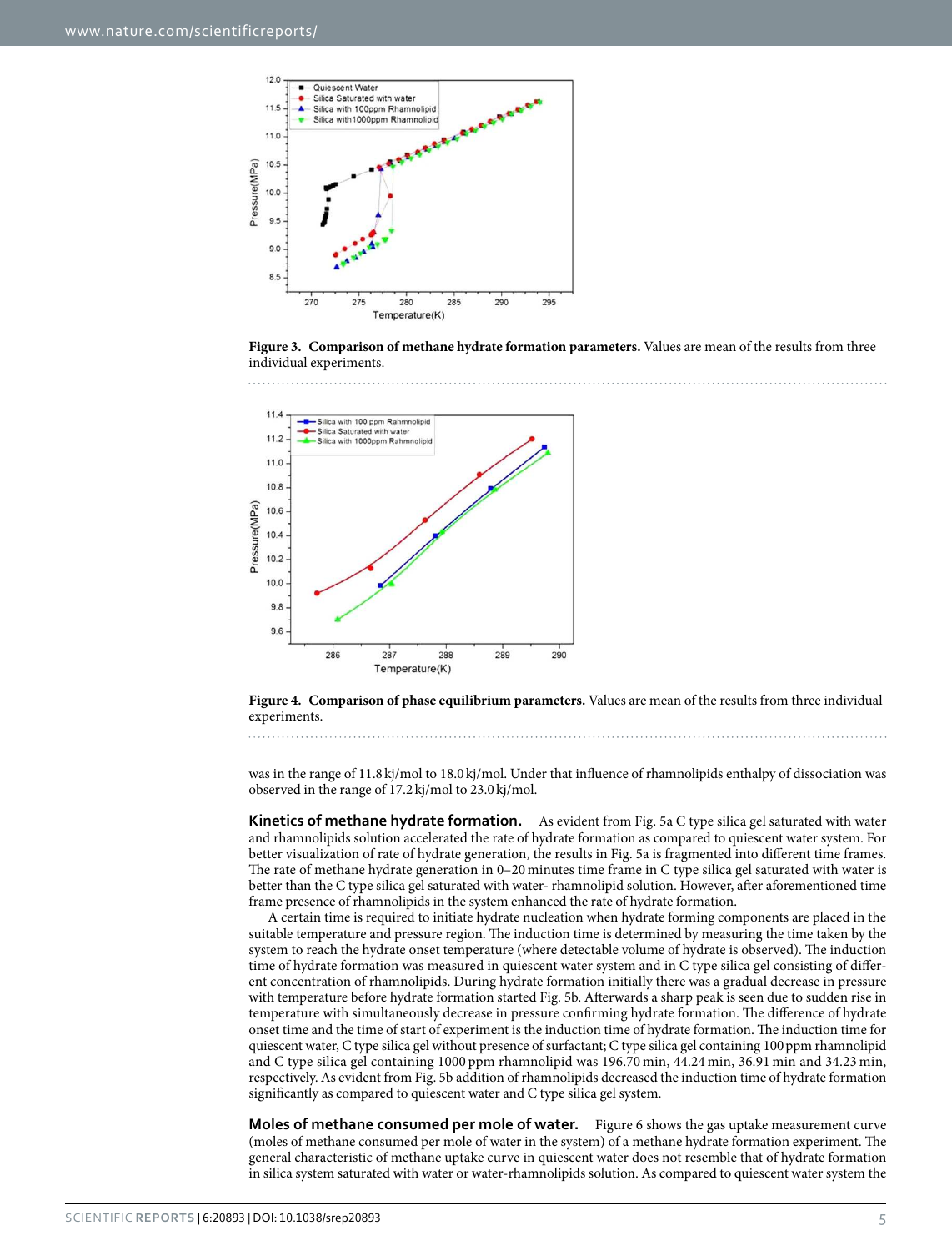| Type of sample                                              | P (dissociation) (MPa) | Ln(P) (MPa) | $T$ (dissociation) $(K)$ | $1000/T (k^{-1})$ | Z factor | $\Delta H_d$ KJ (mol <sup>-1</sup> ) |
|-------------------------------------------------------------|------------------------|-------------|--------------------------|-------------------|----------|--------------------------------------|
| C-type Silica gel<br>without presence<br>of Rhamnolipid     | 9.9215                 | 2.2947102   | 285.7                    | 3.49993           | 0.8071   |                                      |
|                                                             | 10.128                 | 2.3153434   | 286.6                    | 3.488332          | 0.80086  | 11.84493                             |
|                                                             | 10.528                 | 2.3540659   | 287.6                    | 3.476689          | 0.7989   | 16.96316                             |
|                                                             | 10.907                 | 2.3894515   | 288.5                    | 3.465124          | 0.79771  | 18.05239                             |
|                                                             | 11.203                 | 2.4162691   | 289.5                    | 3.45137           | 0.79739  | 17.54297                             |
| C-type Silica<br>gel containing<br>$100$ ppm<br>Rhamnolipid | 9.98361                | 2.3009447   | 286.8                    | 3.486264          | 0.8028   |                                      |
|                                                             | 10.39729               | 2.3415452   | 287.8                    | 3.474514          | 0.8007   | 23.003                               |
|                                                             | 10.7903                | 2.3786476   | 288.7                    | 3.462724          | 0.79931  | 21.93559                             |
|                                                             | 11.13503               | 2.410096    | 289.7                    | 3.45137           | 0.7986   | 20.76912                             |
| C-type Silica<br>gel containing<br>1000 ppm<br>Rhamnolipid  | 9.70092                | 2.2722207   | 286.08                   | 3.495526          | 0.8043   |                                      |
|                                                             | 9.9974                 | 2.3023251   | 287.04                   | 3.483835          | 0.8044   | 17.22145                             |
|                                                             | 10.43177               | 2.344856    | 287.93                   | 3.473066          | 0.8007   | 21.5293                              |
|                                                             | 10.7834                | 2.3780079   | 288.86                   | 3.461885          | 0.7995   | 20.90218                             |
|                                                             | 11.08677               | 2.4057525   | 289.8                    | 3.450656          | 0.7992   | 19.77393                             |

**Table 2. Equilibrium temperature, pressure and dissociation enthalpy calculated by Clausius-Clapeyron equation.**



**Figure 5.** (**a**) Rate of methane hydrate formation for various test samples. (**b)** Induction time for methane hydrate formation in C type silica gel containing 1000 ppm rhamnolipids. Values are mean of the results from three individual experiments.

number of moles of methane consumed per water molecule was significantly more in silica system. There was nearly 2.6 times more methane gas consumption in silica system saturated with water. Presence of rhamnolipids in the silica system further increased methane gas consumption per water molecule during methane hydrates formation.

#### **Discussion**

Biosurfactant is regarded as a next generation surfactant for its environment friendly nature and versatile potential applications<sup>17</sup>. Use of biosurfactant in NGHs formation can make process environment friendly and more acceptable to environmentalist and policy makers.

In the present study biosurfactant used was obtained from strain A11. Strain A11 produced rhamnolipid while growing on relatively inexpensive carbon substrate glycerol. In current scenario, utilization of glycerol for the production of biotechnologically valuable products is gaining momentum as it is relatively inexpensive<sup>18</sup>. Also the amount of waste glycerol production is increasing year by year through the increasing production of biodiesel and other oleochemicals<sup>19</sup>. The amount of rhamnolipid produced by strain A11 under given condition is more than several others reports20,21. Previously strain A11 has been reported to produce 4,436.9 mg/l of biosurfactant after 120 h of incubation<sup>16</sup>. However, in the present study yield was increased by adding Trace Element Salts (TES) and increasing carbon source concentration in growth medium. Growth limiting conditions are known to promote rhamnolipids production<sup>17</sup>. Limiting concentration of multivalent ions such as Mg, Ca, K, Na, and trace element salts are known to increase rhamnolipid yield<sup>22</sup>. High yield, efficient purification and low substrate cost can make biosurfactant economically viable for industrial applications. Also considering the environmental damage that synthetic surfactant causes makes biosurfactant form strain A11 economically better choice for enhance NGHs production.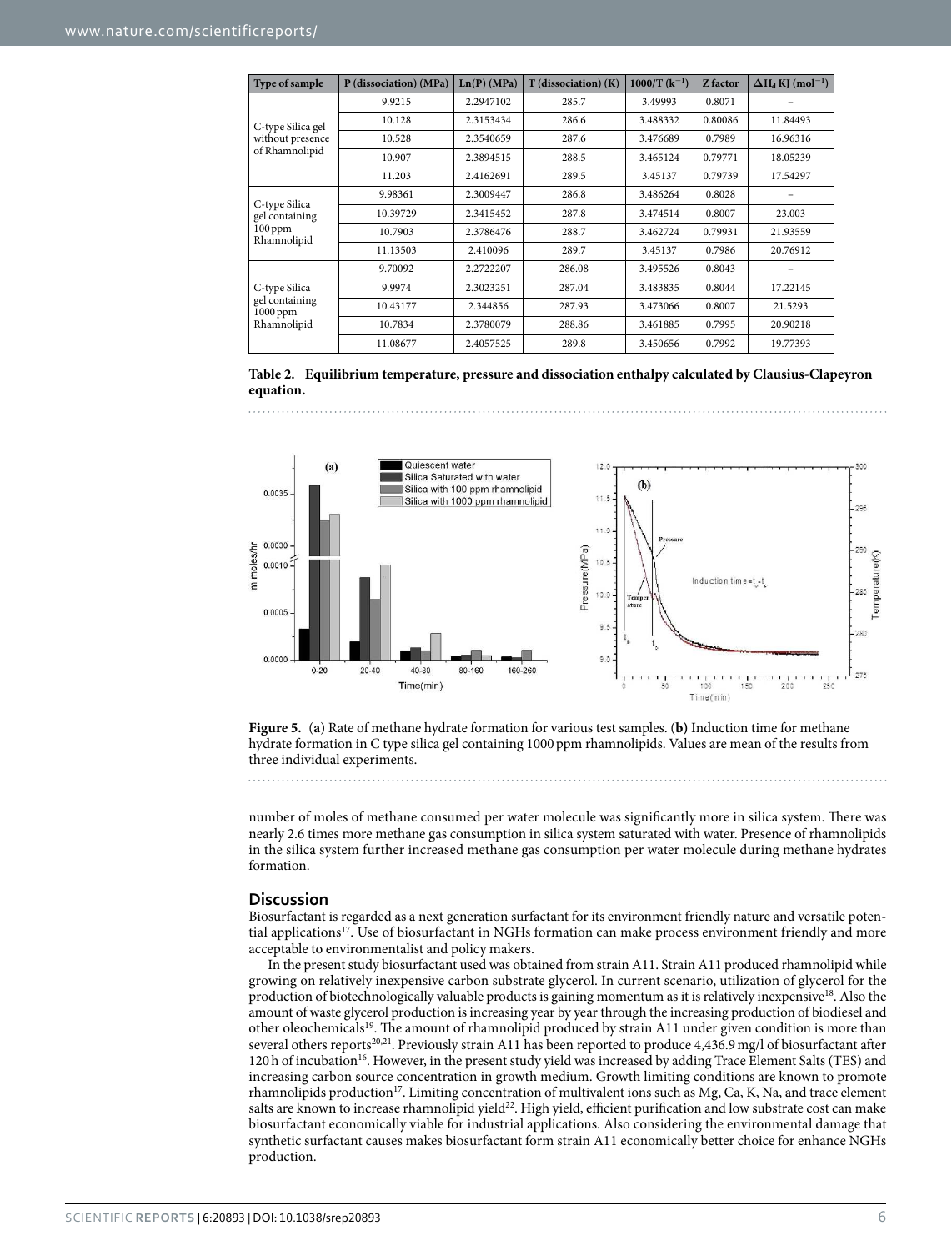

**Figure 6. Moles of methane per moles of water consumed while methane hydrate formation.** Values are mean of the results from three individual experiments.

In recent past our knowledge about the rhamnolipid diversity has increased primarily due to use of more sensitive and sophisticated analytical techniques<sup>23</sup>. Changing abiotic factors like growth media and conditions are known to influence rhamnolipids homologous and congeners composition<sup>24,25</sup>. Earlier Singh and Cameotra<sup>16</sup> have reported that strain A11 produced biosurfactant predominantly consisting of dirhamnolipids with single monorhamnolipids congener. However in the present study, with the help of more sophisticated analytical method unrecorded homologous and congeners were also observed. Usually  $Rh$ aRha $C_{10}C_{10}$  is the most abundant rhamnolipids congener<sup>17</sup>. Literatures suggest that the observed difference between components and content of fatty acids can be attributed to change in culture condition and the analysis techniques<sup>17,23</sup>.

The purified rhamnolipid reduced the surface tension of water to 29 mN/m with CMC of 83 mg/L<sup>16</sup>. However, a small change in the surface tension reduction ability and CMC was observed in the present study as compared to the previous report. This may be attributed to change in the composition of the biosurfactant and the content of fatty acid components. Similar changes have also been highlighted earlier<sup>24</sup>.

The CMC is a vital parameter of any surfactant as it signifies the efficiency of surfactants. Lower CMC surfactants are in very much desirable as concentration of surfactant needed for lowering the surface tension is very small. Each component of rhamnolipids mixture contribute differentially towards CMC but due to difficulty in separating the rhamnolipids components in to a single homologue, the individual contribution of each component in CMC has not been elucidated. The CMC of different Pseudomonas rhamnolipids varies from 53 to 230 mg/l depending on the ratio and composition of rhamnolipids species<sup>22</sup>. Higher potency of biosurfactant makes it better than several commercial synthetic surfactants. Literature suggests that rhamnolipids is more efficient than most common synthetic surfactants like Sodium Dodecyl Sulphate (SDS), Triton<sup>26,27</sup>. Mendes et al. (2014) observed rhamnolipids to be more efficient than SDS<sup>28</sup>. At CMC, the SDS reduced the surface tension of water to  $\sim$ 36 mN/m as compared to rhamnolipid that reduced the surface tension to  $\sim$ 27 mN/m. Also the CMC of SDS was 100 time higher than rhamnolipids<sup>28</sup>.

Stability of rhamnolipid at extreme conditions can be attributed to highly stable bond between sugar moiety and lipid chain. Similar observations have been reported by Singh and Cameotra<sup>16</sup>. Mendes et al. reported rhamnolipids to be thermoresistant up to a temperature of 80˚C. Rhamnolipids are weak acid and have a pKa of 5.6<sup>29</sup>. CMC of rhamnolipids changes significantly if variation in pH values is brought about below or above 5.6. Sanchez et al.,  $(2007)^{30}$  demonstrated that at pH 7.4 the CMC of dirhamnolipid is 0.110 mM, whereas at pH 4.0 it falls to 0.010 mM. Thus, suggesting that a negatively charged rhamnolipid has a much higher CMC value than the neutral species. However, in present study rhamnolipids solution was challenged to pH of 7 and above. Hence, no significant change in CMC was observed with respect to variation in pH.

Environmental factor such as pH and temperature play a decisive role in influence the competence of rhamnolipids. Generally pH of sea water ranges from 7.5 to 8.4 where as temperature can reach minimum upto subzero levels and maximum upto 36 °C depending upon surrounding conditions. Stability observed under aforementioned condition suggests that rhamnolipid can be successfully used in the marine conditions.

Zeta potential is the potential difference between the dispersion medium and the stationary layer of the fluid attached to the dispersed particle. The zeta potential value relates to the stability of colloidal dispersion. Colloids with high zeta potential are electrically stabilized. Anionic nature of rhamnolipids observed in the present study is in accordance with the earlier report<sup>31</sup>.

Lanoil et al. reported direct physical interaction between microbes and gas hydrate<sup>32</sup>. They hypothesized that aforementioned interaction can have important implications for gas hydrate stability, composition, and geochemistry. Members of gammaproteobacteria have been reported in Gulf of Mexico gas hydrates samples<sup>32</sup>. Thus, anticipation that secondary metabolites from gammaproteobacteria like P. aerugeniosa may have beneficial effect on gas hydrate formation would not be an exaggeration. It was expected that rhamnolipid, a glycolipids type biosurfactant produced by P. aerugeniosa strain A11 can execute beneficial influence on gas hydrate formation by improving interfacial interaction between water and methane.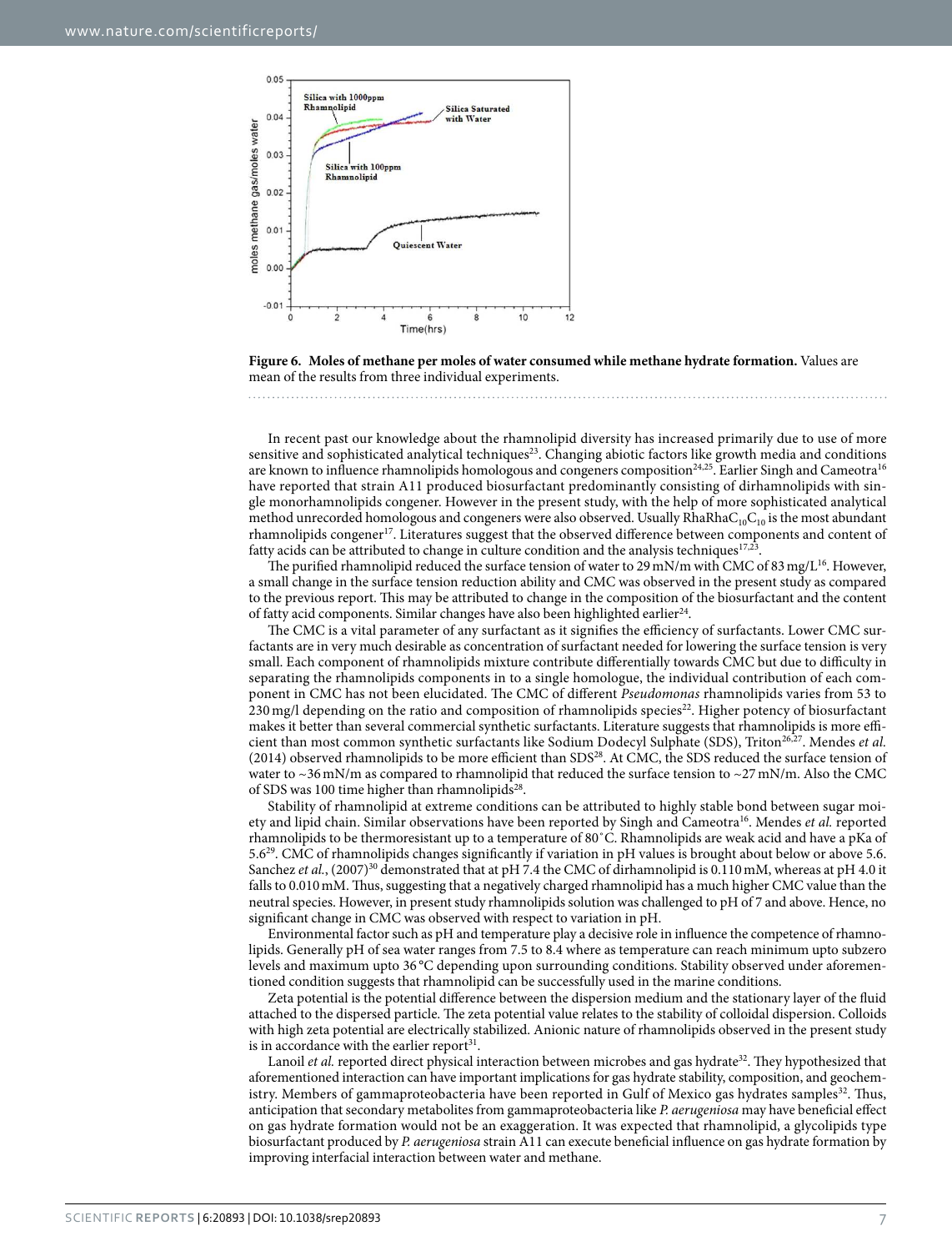In present study, for making the NGHs technology environment friendly along with microbial surfactant, environment compatible porous media was also used. Earlier, Linga et al. highlighted the need for studying the dynamics of hydrate formation and decomposition in natural porous media as there are very few reports in literature<sup>33</sup>. As compared to quiescent water system rate of hydrate generation was rapid in C silica gel due to better gas-water contact<sup>34</sup>. The C type silica gel has smaller particle size and higher specific surface area as compared type A and type B silica gel, thus has better hydrate conversion ratio<sup>34</sup>. Combination of larger pore diameter and higher surface area enhance the rate of hydrate formation and water to hydrate conversion ratio significantly. In a porous matrix hydrates formation takes place within the pores and in between the interstitial sites. Larger pores enhances the diffusion of gases into the interstitial sites while high surface area allows more contact between the water and gas thus, resulting in better hydrate conversion.

The dissociation enthalpy data of hydrate is very vital for establishing a viable production scheme. Dissociation enthalpies of gas hydrates can be calculated either direct by calorimetric measurement or indirectly via the Clapeyron or Clausius-Clapeyron equation by differentiating of phase equilibrium pressure-temperature data. The system during dissociation is assumed to be in the state of equilibrium, the temperature pressure data of dissociation under this condition can be applied to calculate the enthalpy change of dissociation and association of gas component. Several groups have calculated the enthalpy of formation and dissociation by calorimetric method<sup>35,36</sup>. Handa *et al.* reported that calorimetric method for calculation of enthalpy is troublesome because NGHs are stable at low temperatures and high pressures, and for valid outcome sophisticated instrumental setup is required<sup>37</sup>. Although the calorimetric measurement can be considered better than the results obtained from phase equilibrium data, simplicity and handiness of process make it very useful. In present study the values of enthalpy calculated by Clausius-Clapeyron equation are close to that calculated by direct measurement method35,36. The value of methane hydrate dissociation in present study at 10.4 MPa and 287.8 K is found to be 23.003 kJ/mol and the same reported by Gupta *et al.*,  $(2008)^{36}$  at 9.8 MPa and 285.6K is found to be 55.21 kJ/mol<sup>36</sup>.

Information on kinetics of NGHs formation is vital for storage, transportation and effective utilization of NGHs hence, have received considerable attention in the recent past. In present study, the chemical additives significantly increase the rate of hydrate formation as compared to quiescent water system. Comparatively better methane hydrate formation kinetics in C type silica can be attributed to the large surface area and large pore diameter which facilitated the relatively better mass transfer between two phases leading to large pressure drop due to nucleation and growth. Faster growth kinetics at a later period in the presence of surfactants can be attributed to lower interfacial tension allowing better contact between methane and water thus better mass transfer between the two phases.

The induction time in methane hydrate crystallization is an important characteristic of the kinetics studies. Various groups have given different definitions of the induction time. In present study, it was reported as time elapsed between the beginnings of the experiment to the onset of hydrate formation<sup>38,39</sup>. A temperature spike observed in present study is due to latent heat released because of gas hydrate formation<sup>40</sup>. During a typical gas uptake measurement, the temperature rises to a maximum value coinciding with hydrate nucleation, however the temperature controlled water bath brings it down to the operating temperature. Release of energy due to hydrogen bond formation during hydrate nucleation is responsible for this sudden rise in reactor cell temperature $^{41}$ . Shorten induction time as observed in the presence of silica gel is attributed to higher surface area of C type silica gel. Silica gel allowed a better contact between the gas and water phase resulting in lower induction time.

Replacing energy intensive process of agitation with fixed bed system decreases over all energy requirement and confiscates the requirements for specially designed system. Autoclave used in the present study was earlier used by Saw et al. for studying the kinetics of methane hydrate formation and its dissociation in the presence of Tergitol with agitation of 1000 rpm. Interestingly the fixed bed system of C type silica gel used in the present study was found to be better than the combination of agitation and surfactant in terms of induction time of methane hydrate formation.

In present study saturating C type silica with water-rhamnolipids further favored methane hydrate formation as compared to condition when only water was used for preparing silica bed. Presence of rhamnolipids shifted methane hydrate formation temperature to higher value. The equilibrium temperature and pressure of methane hydrate formation shifted to higher and lower values, respectively. The rate of hydrate formation increased as well as the induction time of hydrate formation got reduced in the presence of rhamnolipid suggesting rhamnolipids as methane hydrate promoter.

Earlier few groups have carried studies on the effects of biosurfactants on gas hydrate formations and highlighted them as promoter<sup>13–15,42</sup>. Rogers *et al.* reported that addition of commercially available rhamnolipid increased the hydrate formation rate by 96% and decreased the induction time by nearly 60% as compared to the system consisting of seawater, natural gas and sand-clay where surfactant was not used<sup>13</sup>. Recently, Wang et al. reported use of clathrates of biological origin for accelerating hydrate formation kinetics<sup>43</sup>. They reported the nucleation temperature in the presence of fungi to be 279K. Present study also reports almost same temperature (278.59K) in silica bed containing 1000 ppm rhamnolipids solution.

In quiescent water system the number of moles of methane per mole of water consumed is minimum mainly because of hydrate layer formation on the water surface subjecting inadequate interaction between the gas-bulk water. On the contrary use of porous C type silica gel in present study increased the gas uptake primarily by providing more surfaces for interaction. Further use of biosurfactant solution with C type silica gel favored the methane consumption by reducing the surface tension of water.

Chemical nature and concentration of surfactant have significant influence on NGHs promoter activity of surfactants. Anionic surfactants are more effective than nonionic and cationic surfactants in enhancing the rate of hydrate formations<sup>44</sup>. Karimi *et al.* studied influence of three synthetic surfactants namely sodium dodecylbenzenesulfonate (SDBS; anionic surfactant), dodecyl trimethyl ammonium bromide (DTAB; cationic surfactant) and TritonX-100 (nonionic surfactant) on ethane hydrate generation. They observed that SDBS are more effective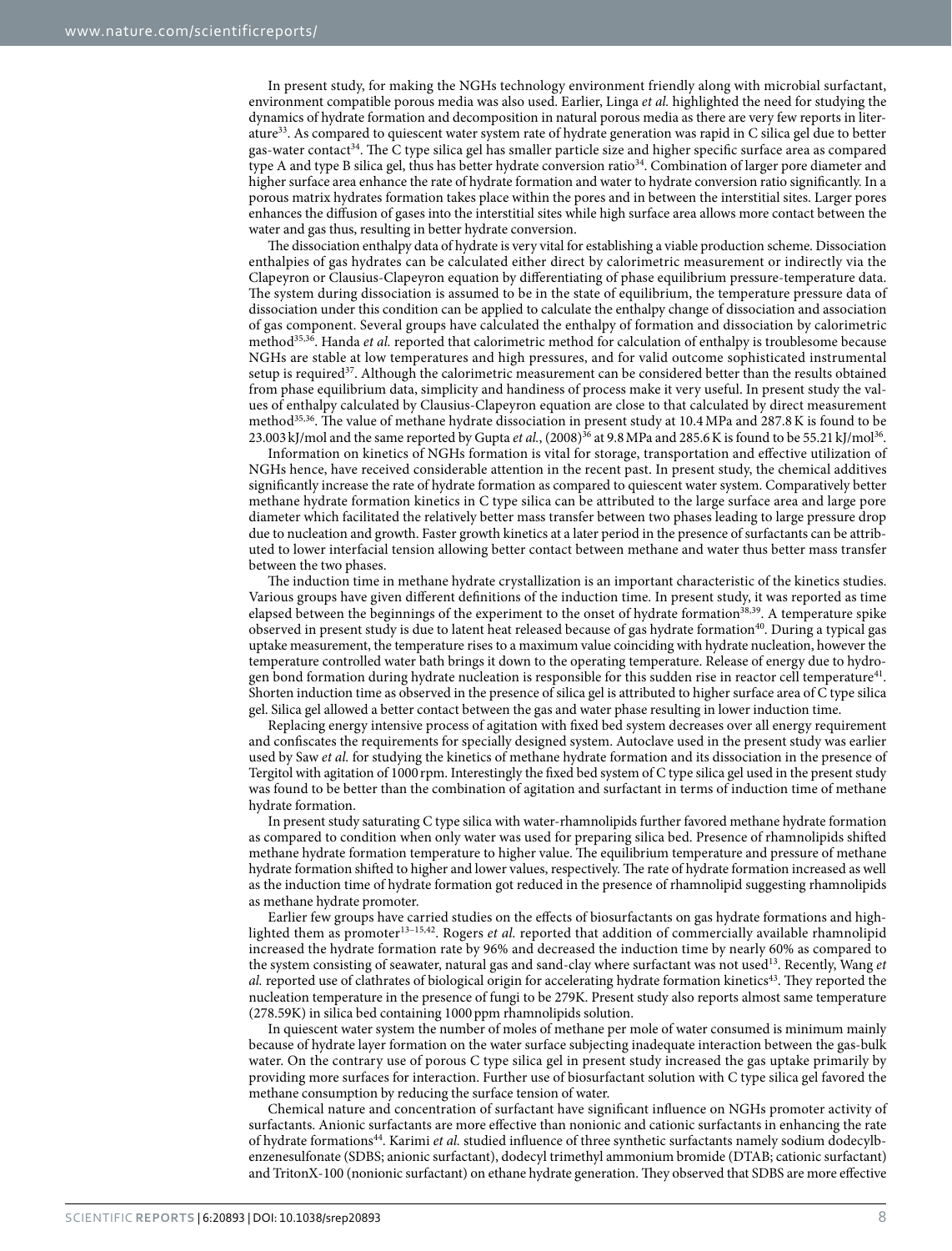in enhancing the ethane hydrate formation rate at various concentrations. Cationic surfactant DTAB has the opposite effect on the ethane hydrate formation rate, which decreased with increasing DTAB concentration. Nonionic surfactant TritonX-100 also increased the ethane hydrate formation rate but was not as effective as  $SDBS<sup>45</sup>$ .

Biosurfactant concentrations above CMC are more effective in fastening the rate of NGHs formation than the concentrations below CMC<sup>13</sup>. The biosurfactant promote the NGHs formation by associating water to hydrophilic head and hydrocarbon gas to hydrophobic tale<sup>15</sup> and also by "Surfactant micelle hypothesis" suggested by Rogers and his coworkers13,46–49. Micelles are considered as colloidal aggregates which are formed by surfactants in solution when the concentration of the surfactant exceeds CMC. The natural inclination of micelles to gather large masses of structured water and hydrocarbon gas at a common site increases their likelihood of promoting hydrate formation. Micelle plays the role of nucleation point which increase the solubility of hydrocarbon gas in the aqueous phase. It leads to the formation of hydrate crystals around the micelle.

The above hypothesis was challenged by Watanabe et al.<sup>50</sup>. He proposed that several surfactants including SDS cannot form micelles at a hydrate forming temperature. The lowest temperature at which the micelles can be formed is known as Kraft's point. The rhamnolipids are in the form of congener consisting of monorhamnolipids and dirhamnolipids. The kraft point of rhamnolipids having more dirhamnolipids is below  $0^{\circ}C^{51}$ . In the present study the relative abundance of dirhamnolipids is far greater then monorhamnolipids and it can help in reaching the kraft point at hydrate formation conditions. Moreover, Watanabe et al.<sup>50</sup> observation was based on HFC-32 fluorohydrocarbon-gas/water/SDS system at low pressure. The results were then extrapolated to methane/water/ SDS system which their group did not evaluate<sup>52</sup>.

Literature suggests that among all the currently known synthetic surfactants, SDS has been widely reported as NGHs promoter<sup>5,9</sup>. Relatively better know how of SDS as NGHs promoter makes it as forerunner among the synthetic surfactants for industrial application. However, SDS toxicity cannot be ignored towards living organisms. SDS reaches living organism by food chain, gets accumulated and induce toxic effect by damaging biological macromolecules like protein, lipids, phospholipid membranes and DNA. Substituting SDS with environment compatible anionic rhamnolipids is a good option. Moreover, CMC of rhamnolipids is ~100 times lower than that of SDS thus making former a more efficient surfactant<sup>28</sup>.

#### **Materials and Methods**

All the chemicals and reagents used in the present study are of the highest purity grade available. The C type silica gel were purchased from Merck Specialties Pvt. Limited, Mumbai, India and used without further treatment. Methane with purity of 99.99% was procured from Chemtron Science Laboratory, Mumbai, India. Microbiological growth media were supplied by HiMedia, India. Water used in the study was de-ionized in Milli-Q equipment (Millipore, Bedford, MA) and had a resistivity of 18 MΩ .

**Microorganism and growth medium composition.** Biosurfactant producing microorganism P. aeruginosa strain A11 was isolated from rhizosphere of wild plant Parthenium hysterophorus growing at Dalma Wildlife Sanctuary, Jamshedpur<sup>16</sup>. For biosurfactant production strain A11 was grown in glycerol 4% (v/v) supplemented (MSM). Composition of MSM was slightly modified from earlier reported one by adding 1 ml TES per liter of  $\rm{MSM^{16}.}$  TES contained 0.1 g Al(OH)<sub>3</sub>, 0.05 g SnCl<sub>2</sub>·2H<sub>2</sub>O, 0.05 g KI, 0.08 g MnCl<sub>2</sub>·4H<sub>2</sub>O, 0.05 g LiCl, 0.5 g H<sub>3</sub>BO<sub>3</sub>,  $0.1$  g ZnSO<sub>4</sub>·7H<sub>2</sub>O,  $0.1$ g CoCl<sub>2</sub>·6H<sub>2</sub>O,  $0.1$ g NiSO<sub>4</sub>·6H<sub>2</sub>O, and  $0.05$ g BaCl<sub>2</sub> in 1 l of the solution.

**Biosurfactant production and purification.** Biosurfactant production was carried out in Erlenmeyer flasks (2 l) containing 500 ml aliquots of MSM. Optimized conditioned reported by Singh and Cameotra<sup>16</sup> was followed for biosurfactant production. Biosurfactant purification was performed following method reported by Sanchez, et al.<sup>30</sup> with slight modification. In brief, cell-free supernatant (CFS) was obtained by centrifuging the culture broth at 8,000  $\times$  g for 10 min at 4 °C. The CFS was acidified to pH 2 with 6N HCl and incubated overnight at 4 °C. The white precipitate was collected by centrifugation (10,000 x g for 10 min). The precipitate was dissolved in 50 mM NaHCO<sub>3</sub> buffer (pH 8.6) and again re-precipitated with 6N HCl. From precipitate the biosurfactant was obtained by solvent (2:1 chloroform and methanol) extraction at ambient temperature. Solvent was evaporated under reduced pressure to obtain honey coloured viscous biosurfactant.

Concentrated viscous biosurfactant was dissolved in chloroform (5 mg/ml) and then purified by activated silica-gel 60, column (2  $\times$  40 cm). Column was loaded and washed at a flow rate of  $\sim$ 1 ml/min, using chloroform till neutral lipids were totally eluted. Then column was washed with chloroform/methanol 50:50, and pure methanol to elude the rhamnolipids congeners. The composition of each fraction was analyzed by thin layer chromatography (TLC) on silica gel plates<sup>16</sup>. Fractions containing rhamnolipids were concentrated using rotary evaporator. Concentrated biosurfactant was lyophilized to obtain white powder.

**Determination of Biomass and Biosurfactant Concentration.** Cell growth was monitored by measuring the absorbance at 600 nm. For the determining biomass concentration (g/l) calibration curves of dry weight (g/l) verses absorbance at 600 nm was used. Biosurfactant concentration in culture broth was determined by quantifying hydrolysis released rhamnose by orcinol method after ethyl acetate extraction and acid hydrolysis of the samples<sup>53</sup>. Monod equation was used to measure specific growth rate ( $\mu$ ) of strain A11 in MSM<sup>54</sup>.

**surface tension and Critical micelle concentration (CMC).** Surface tension was determined at 25 °C using a duNouy tensiometer (CSC Scientific Company Inc., USA) based on platinum-iridium ring detachment method. For the calibration of the instrument ultrapure water (72 mN/m) and pure ethanol (22.7 mN/m) was used to make sure accuracy over the entire range of surface tension measurements.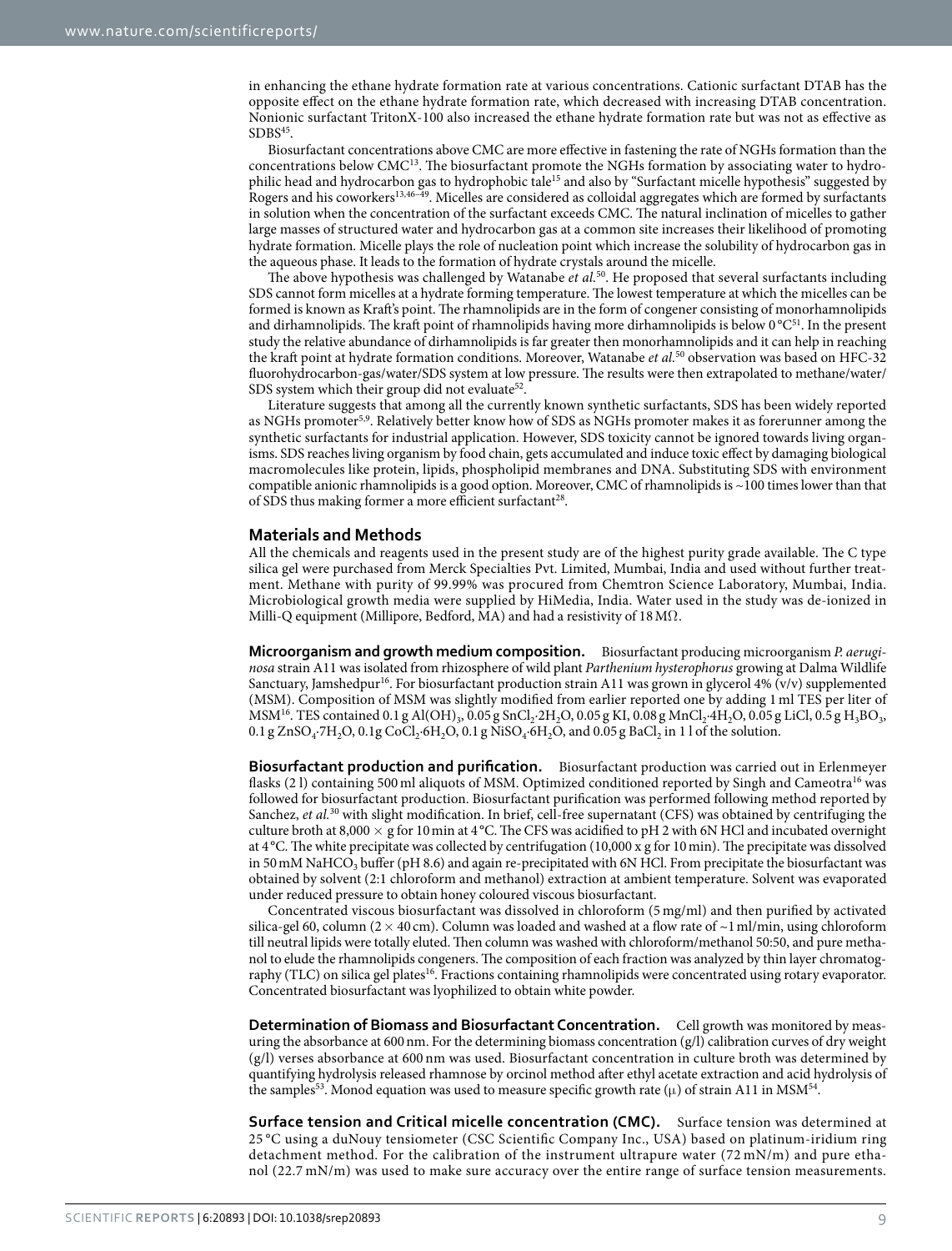Un-inoculated growth medium was used as negative control. The CMC was determined by plotting the surface tension as a function of biosurfactant concentration and point of a sudden change in the surface tension was designated as CMC<sup>16</sup>.

**Zeta potential measurements.** The zeta potential measurements were carried out for determining the ionic nature of biosurfactant. Aqueous solution of biosurfactant was prepared in the range of CMC to 5CMC and the solution was subjected to zeta potential measurement at  $25 \pm 1^{\circ}$ C by Zetasizer (Malvern Instruments Ltd., (UK).

**Liquid Chromatography-Mass spectrometry (LC-Ms).** Purified biosurfactant was characterized by analysing on hybrid Quadrupole-Orbitrap Mass Spectrometer (Q-Exactive, Thermo Fisher Scientific, Austria) coupled to UHPLC system consisting of a LC-pump (Accela), degasser and autosampler. Chromatographic separation was achieved using Hypersil Gold  $\rm{C}_{18}$  (8 $\rm{\upmu m},$  150  $\times$  4.6 mm) reverse phase column. Mobile Phase system consisted of 40% acetonitrile (ACN) and 60% water with 0.1% formic acid for initial four minutes, following next four minutes percentage of ACN was gradually increased from 40% to 90%, and for rest of run (22 minutes) the percentage of mobile phase was maintained at 90% ACN at a constant flow rate of  $500 \mu L/min$ , at ambient temperature. The auto sampler was set to inject  $5 \mu L$  of sample with a chromatographic run time of 30 min. The tuning parameters for the MS were set as follows: capillary temperature 320˚C, spray voltage 3.60 kV, heater temperature 350˚C, sheath gas flow rate 45, auxiliary gas flow rate 10 and sweep gas flow rate is 2. All mass spectra were acquired in the full scan positive ionization mode from m/z 400 to 900 m/z. Data acquisition and processing were performed using Thermo Xcalibur Qual browser (Version 2.2).

**Brunauer–Emmett–Teller.** BET Nitrogen adsorption-desorption isotherms for C type silica gel were obtained using a conventional volumetric nitrogen adsorption apparatus (Quantachrome Instrument Autosorb1 system). The sample was degassed at 250 °C for 12 h at 0.00133 Pa, prior to the measurements. The sample was cooled to -196 °C using liquid nitrogen and the sorption of nitrogen was carried out at different equilibrium pressures. The specific surface area of the sample was calculated using Brunauer, Emmett, and Teller (BET) method. The pore size distribution was calculated using the Barret- Joyner-Halenda (BJH) pore size model applied to the adsorption branch of the isotherm. The isotherms were classified as the type IV adsorption desorption defined by IUPAC which gives useful information through its hysteresis loop.

**Experimental Set Up and Procedure.** Schematic diagram of the autoclave used in present study for hydrate formation is given in supplementary Fig. 4. The gas hydrate formation and dissociation was studied in the mercury free video hydrate cell designed by Vinci Technology, France. Data acquisition was performed by built in software available with the system. The experiments were conducted in quiescent water system and porous C type silica gel saturated (90%) with distilled water containing different concentrations of rhamnolipids (0, 100 and 1000 ppm).

The apparatus consisted of a constant volume hydrate cell having capacity of  $250 \text{ cm}^3$  (diameter  $= 8 \text{ cm}$  and height 2.5 cm) with pressure rating up to 3000 psi. A bed height of 2.5 cm was prepared by using 64.7 g of C type silica and was 90% saturated with 52.41 ml of water. Thermostatic bath was used to control the cell temperature. Cell pressure was measured by pressure transducer.

The test sample was placed in hydrate cell immersed into a temperature controlled bath to maintain a constant temperature. The air in the cell was removed from the cell before pressurizing methane gas in the cell by vacuum pump. Methane gas up to the desired pressure was pressurized in the cell. The same experimental setup was used for carrying hydrate stability zone and kinetics experiments. For conducting the hydrate stability zone experiments the stepwise cooling (1 K/h) of the programmable bath was done and sufficient time was provided to acquire the equilibrium condition at each temperature. A sudden pressure drop and increase in temperature was detected for the hydrate formation. Online video picture were also used for detecting the hydrate formation. Then further temperature was decreased slowly to monitor pressure drop due to growth of hydrate. When insignificant pressure drop was noted suggesting completion hydrate formation, the system was kept to remain at the same temperature for 4 hours to gain a state of equilibrium. After hydrate formation, the heating of the entire cell was done at a rate of 1 K/h.

Kinetics experiments of the same test samples were carried out to measure induction time and rate of hydrate formation after depressurizing of gas hydrate and then placing the cell at the methane hydrate formation conditions observed from the stability experiment.

**Data analysis.** The heat of dissociation is measured by the Clausius-Clapeyron equation is as follows:

$$
ln P_2/P_1 = \Delta H_{(dissociation)}/zR(1/T_1 - 1/T_2)
$$
\n(1)

where  $P_1$  stands for initial pressure,  $P_2$  stands for final pressure,  $T_1$  stands for initial temperature,  $T_2$  stands for final temperature, z stands for compressibility factor for gas, R stands for universal gas constant( $R = 8.14$ ] mol<sup>-1</sup>k<sup>-1</sup>) and  $\Delta$ H (dissociation) KJ mole<sup>-1</sup> stands for molar enthalpy of dissociation of methane gas hydrate.

The rate of methane hydrate formation for different experimental conditions was assumed to be first-order reaction. A first order reaction is defined by the following Equations 2 and 3:

$$
N = N_0 e^{-kt} \tag{2}
$$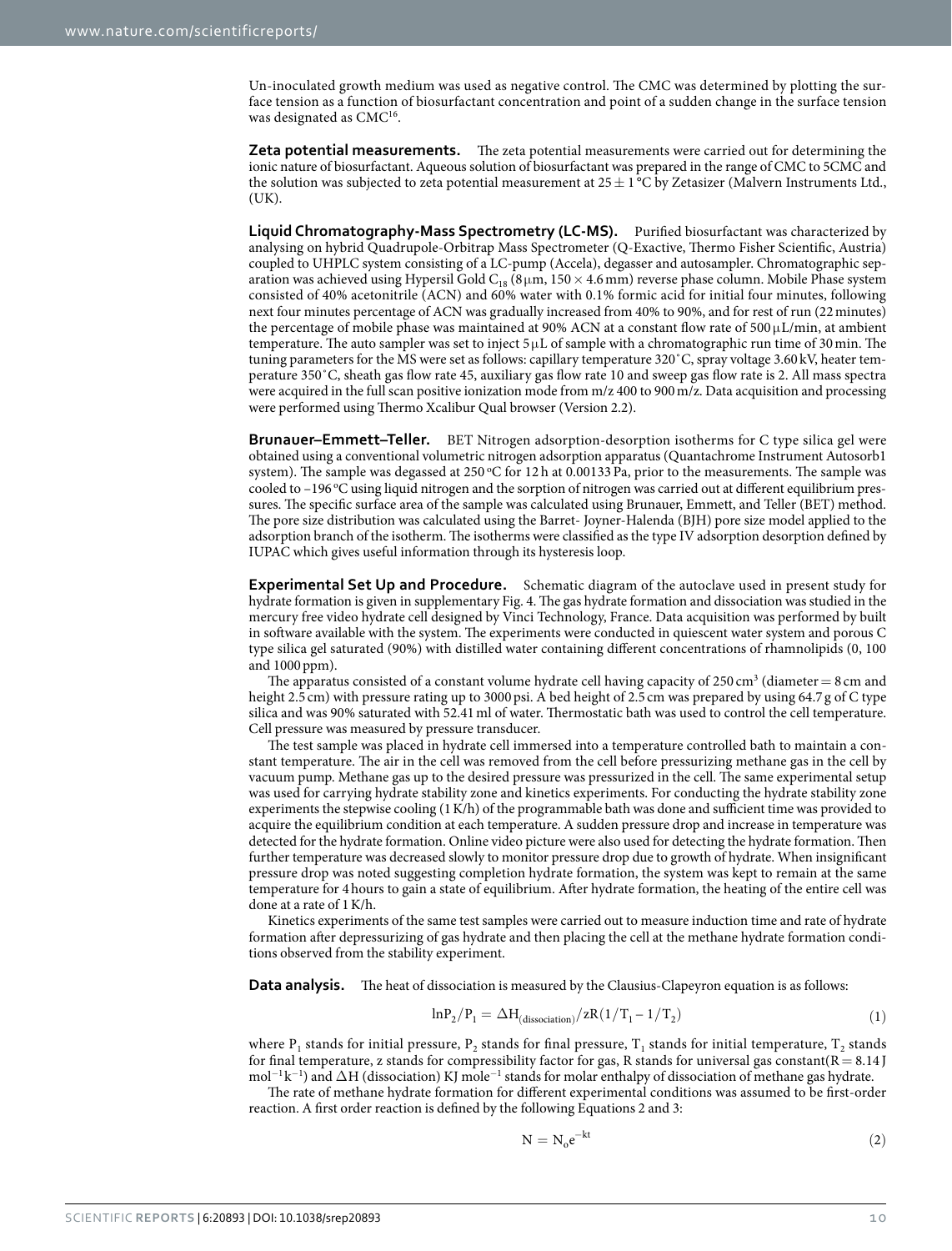$$
\ln(N/N_o) = -kt \tag{3}
$$

where N stands for total number of moles at time t,  $N_0$  stands for initial number of moles, k is the rate constant (min<sup>−</sup><sup>1</sup> ) and t is time in minute. The rate constant (k) of hydrate formation can be obtained from the slope of the curve of  $\ln(N/N_0)$  vs time. Hydrate formation rate is calculated by putting the values of slopes i.e. rate constant k in the following equation:

$$
dN/dt = -N_0 k e^{-kt}
$$
 (4)

The total number of moles of the gas that were consumed for hydrate formation was calculated by equation

$$
\left(\Delta n_{\rm H}\right)_{\rm t} = V_{\rm CR} (P/zRT)_{\rm 0} - V_{\rm CR} (P/zRT)_{\rm t} \tag{5}
$$

$$
Z = 1 + \beta^{0} (P_{r}/T_{r}) + \omega \beta^{1} (P_{r}/T_{r})
$$
\n(6)

where 
$$
\beta^0 = 0.083 - (0.422/T_r^{1.6}), \beta^1 = 0.139 - (0.172/T_r^{4.2})
$$

$$
T_r = (T_{exp}/T_{critical}), \, P_r = (P_{exp}/P_{critical}), \, \omega = Acentricfactor
$$

where z is the compressibility factor calculated by Pitzer's correlation Smith et  $al$ .<sup>55</sup> varies as the reaction proceeds which are obtained by the gas uptake data.  $V_{CR}$  is the volume of the gas phase in the crystallizer; P and T are pressure and temperature of the crystallizer at corresponding times.

#### **References**

- 1. Chong, Z. R., Yang, S. H. B., Babu, P., Linga, P. & Li, X. S. Review of natural gas hydrates as an energy resource: Prospects and
- challenges. Appl Energ. (2014). http://dx.doi.org/10.1016/j.apenergy.2014.12.061.<br>2. Sloan, E. D. J. & Koh, C. Clathrate hydrates of natural gases <sup>3rd</sup> edn, (CRC Press, 2007).
- 3. Hester, K. & Brewer, P. G. Clathrate Hydrates in Nature. Ann Rev Mar Sci. **1,** 303–327 (2009).
- 4. Kvenvolden, K. A. Gas hydrates Geological perspective and global change. Rev Geophys. **31,** 173–187 (1993).
- 5. Moraveji, M. K., Sadeghi, A., Fazlali, A. & Davarnejad, R. Effect of an Anionic Surfactant on the Methane Hydrate Formation: Induction Time and Stability. World Appl Sci J. **9(10),** 1121–1128 (2010).
- 6. Saw, V. K., Gudala, M. K., Udayabhanu, G., Mandal, A. & Laik, S. K. Kinetics of methane hydrate formation and its dissociation in presence of non-ionic surfactant Tergitol. J. Unconventional Oil Gas Resourc. **6,** 54–59 (2014).
- 7. Saw, V. K., Udayabhanu, G., Mandal, A. & Laik, S. Methane Hydrate Formation and Dissociation in the Presence of Bentonite Clay Suspension. Chem Eng Technol. **36(5),** 1–10 (2013).
- 8. Saw, V. K., Udayabhanu, G., Mandal, A. & Laik, S. Methane Hydrate Formation and Dissociation in the Presence of Silica Sand and Bentonite Clay. Oil Gas Sci Technol. (2014). http://dx.doi.org/10.2516/ogst/2013200.
- 9. Mandal, A. & Laik, S. Effect of the Promoter on Gas Hydrate Formation and Dissociation. Energ Fuel. **22,** 2527–2532 (2008).
- 10. Masakorala, K., Turner, A. & Brown, M. Toxicity of Synthetic Surfactants to the Marine Macroalga, Ulva lactuca. Water Air Soil Poll. **218,** 283–291 (2011).
- 11. Michael, A. L. Chronic and Sublethal Toxicities of Surfactants to Aquatic Animals: a review and risk assessment. Wat. Res. **25(1),** 101–113 (1991).
- 12. Banat, I. M., Satpute, S. K., Cameotra, S. S., Patil, R. & Nyayanit, N. V. Cost effective technologies and renewable substrates for biosurfactants production. Front Microbiol. **5(697),** (2014). doi: 10.3389/fmicb.2014.00697.
- 13. Rogers, R. E., Kothapalli, C., Lee, M. S. & Woolsey, J. R. Catalysis of Gas Hydrates by Biosurfactants in Seawater-Saturated Sand/Clay. Can J Chem Eng. **81,** 973–980 (2003).
- 14. Rogers, R. E., Jennifer, L., Dearman, J. & Roberts, H. H. Enhancement of Gas Hydrate Formation in Gulf of Mexico Sediments. Offshore Technology Conference, Houston Texas USA. http://dx.doi.org/10.4043/15393-MS (May 2003).
- 15. Woods, C. E. Jr. Examination of the effects of biosurfactant concentration on natural gas hydrate formation in seafloor porous media, Master of Science Thesis, Mississippi State University ( August 2004).
- 16. Singh, A. K. & Cameotra, S. S. Rhamnolipids Production by Multi-metal-Resistant and Plant-Growth-Promoting Rhizobacteria. Appl Biochem Biotechnol. **170,** 1038–1056 (2013).
- 17. Muller, M. M. et al. Rhamnolipids next generation surfactants?. J. Biotechnol. **162(4),** 366–380 (2012).
- 18. Da Silva, G. P., Mack, M. & Contiero, J. Isolation and partial characterization of a new strain of Klebsiella pneumoniae capable of high 1,3 propanediol production from glycerol. Biotechnol Adv. **27,** 30–39 (2009).
- 19. Morita, T., Konishi, M., Fukuoka, T., Imura, T. & Kitamoto, D. Microbial conversion of glycerol into glycolipid biosurfactants, mannosylerythritol lipids, by a basidiomycete yeast, Pseudozyma antarctica JCM 10317T. J. Biosci Bioeng. **104,** 78–81 (2007).
- 20. Moussa, T. A. A., Mohamed, M. S. & Samak, N. Production and Characterization and di-Rhamnolipid Produced By Pseudomonas aeruginosa TMN. Braz J. Chem Eng. **31(4),** 867–880 (2014).
- 21. Zhao, F. et al. Heterologous production of Pseudomonas aeruginosa rhamnolipid under anaerobic conditions for microbial enhanced oil recovery. J. Appl Microbiol. **118,** 379–389 (2014).
- 22. Guerra-santos, L. H., Käppeli, O. & Fiechter, A. Dependence of Pseudomonas aerugi-nosa continous culture biosurfactant production on nutritional and environmental factors. Appl Microbiol Biotechnol. **24(6),** 443–448 (1986).
- 23. Abdel-Mawgoud, A. M., Lepine, F. & Deziel, E. Rhamnolipids: diversity of structures, microbial origins and roles. Appl Microbiol Biotechnol. **86(5),** 1323–1336 (2010).
- 24. Costa, S. G. V. A. O., Nitschke, M., Lépine, F., Déziel, E. & Contiero, J. Structure, properties and applications of rhamnolipids produced by Pseudomonas aeruginosa L2-1 from cassava wastewater. Process Biochem. **45(9),** 1511–1516 (2010).
- 25. Yin, H. et al. Characteristics of biosurfactant produced by Pseudomanas aeruginosa S6 isolated from oil-containing wastewater. Process Biochem. **44,** 302–308 (2009).
- 26. Thangamani, S. & Shreve, G. S. Effect of anionic biosurfactant on hexadecane partitioning in multiphase systems. Environ. Sci Technol. **28,** 1993–2000 (1994).
- 27. Churchill, S. A., Griffin, R. A., Jones, L. P. & Churchill, P. F. Biodegradation and bioremediation. Journal Environ Qual. **24,** 19 (1995).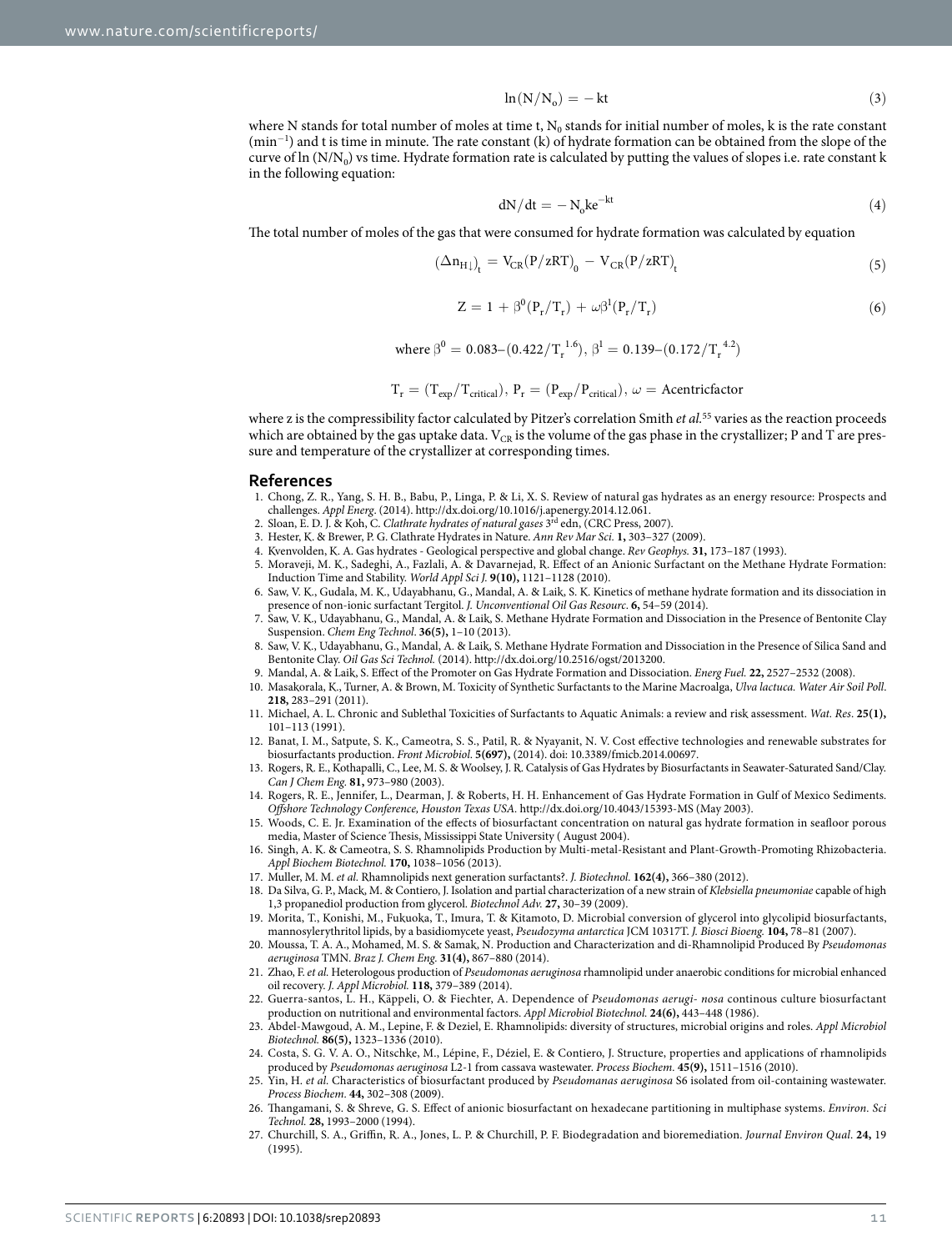- 28. Mendes, A. N., Filgueiras, L. A., Pinto, J. C. & Nele. M. Physicochemical Properties of Rhamnolipid Biosurfactant from Pseudomonas aeruginosa PA1 to Applications in Microemulsions. J. Biomater Nanobiotechnol. **6,** 64–79 (2015).
- 29. Lebrón-Paler, A. et al. Determination of the Acid Dissociation Constant of the Biosurfactant Monorhamnolipid in Aqueous Solution by Potentiometric and Spectroscopic Methods. Anal Chem. **78(22),** 7649–7658 (2006).
- 30. Sanchez, M. et al. Aggregation behavior of a dirhamnolipids biosurfactant secreted by Pseudomonas aeruginosa in aqueous media. J. Colloid Interface Sci. **307(1),** 246–253 (2007).
- 31. Pornsunthorntawee, O. et al. Isolation and comparison of biosurfactants produced by Bacillus subtilis PT2 and Pseudomonas aeruginosa SP4 for microbial surfactant-enhanced oil recovery. Biochem Eng J. **42(2),** 172–179 2008)
- 32. Lanoil, B. D., Sassen, R., La Duc, M. T., Sweet, S. T. & Nealson, K. H. Bacteria and Archaea Physically Associated with Gulf of Mexico Gas Hydrates. Appl Environ Microb. **67(11),** 5143–5153 (2001).
- 33. Linga, P., Haligva, C., Nam S. C., Ripmeester, J. A. & Englezos, P. Gas Hydrate Formation in a Variable Volume Bed of Silica Sand Particles. Energ Fuel. **23(11),** 5508–5516 (2009).
- 34. Kumar, A., Sakpal, T., Linga, P. & Kumar, R. Influence of contact medium and surfactants on carbon dioxide clathrate hydrates kinetics. Fuel **105,** 664–671 (2013).
- 35. Rueff, R. M., Sloan, E. D. & Yesavage, V. F. Heat capacity and heat of dissociation of methane hydrates. AIChE J. **34(9),** 1468–1476 (1988).
- 36. Gupta, A., Lachance, J., Sloan, E. D. & Koh, C. A. Measurement of methane hydrate heat of dissociation using high pressure differential scanning calorimetric. Chem Eng Sci. **63,** 5848–5863 (2008).
- 37. Handa, Y. P. A Calorimetric study of naturally occurring gas hydrates. Ind Eng Chem Res. **27,** 872–874 (1988).
- 38. Kashchiev, D., Verdoes, D. & Van Rosmalen G. M. Induction time and metastability limit in new phase formation. J. Cryst Growth **110,** 373–380 (1991).
- 39. Kashchiev, D. & Firoozabadi, A. Induction time in gas hydrates. J. Cryst Growth **250(3),** 499–515 (2003).
- 40. Karaaslan, U., Uluneye, E. & Parlaktuna M. Effect of an Anionic Surfactant on Different Type of Hydrate Structures. J. Petrol Sci and Eng. **35(1),** 49–57 (2002).
- 41. Handa, Y. P. & Tse, J. S. Thermodynamics properties of empty lattices of structure I and structure II clathrate hydrates. J. Phys Chem. **90,** 5917–5921 (1986).
- 42. Wang, W. et al. Methane hydrates with a high capacity and a high formation rate promoted by biosurfactants. Chem Commun. **48,** 11638–11640 (2012).
- 43. Wang, W., Ma, C., Lin, P., Sun, L. & Cooper, A. I. Gas storage in renewable bioclathrates. Energy Environ Sci. **6,** 105–107 (2013).
- 44. Sun, Z.-G., Wang, R., Ma, R., Guo, K. & Fan, S. Natural gas storage in hydrates with the presence of promoters. Energ Convers Manage. **44(17),** 2733–2742 (2003).
- 45. Karimi, R., Varaminian, F., Izadpanah, A. A. & Mohammadi, A. H. Effects of Different Surfactants on the Kinetics of EthaneHydrate Formation: Experimental and Modeling Studies. Energy Technol. **1(9),** 530–536 (2013).
- 46. Zhong, Y. & Rogers, R. E. Surfactant effects on gas hydrate formation. Chem Eng Sci. **55,** 4175–4187 (2000).
- 47. Kothapalli, C. R. Catalysis of gas hydrates by Biosurfactants in seawater-saturated Sand/Clay, M.S. Thesis, Mississippi State University (2002).
- 48. Rogers, R. E., Zhang, G., Kothapalli, C. & French, W. T. Laboratory evidence of microbial sediment-gas hydrate synergistic interactions in ocean sediments. Proceedings of the Fourteenth International Offshore and Polar Engineering Conference (OPEC), Toulon France ISOPE-I-04-045 (May 2004).
- 49. Rogers, R. E. et al. Micellar gas hydrate storage process. Proceedings of the Fifth International Conference on Gas Hydrates (ICGH), Trondheim Norway 4036, 1361–1365 (2005).
- 50. Watanabe, K., Imai, S. & Mori, Y. H. Surfactant effects on hydrate formation in an unstirred gas/liquid system: an experimental study using HFC-32 and sodium dodecyl sulfate. Chem Eng Sci. **60,** 4846–4857 (2005).
- 51. Chen, M. Thomas, R. & Penfold, J. Self-Assembly of Mono- and Di-Rhamnolipids in Solution Studied by Small Angle Neutron Scattering (SANS). McKimmon Conference Center 474, (2008).
- 52. Zhang, G., Rogers, R. E., French, W. T. & Lao, W. Investigation of microbial influences on seafloor gas-hydrate formations. Mar Chem. **103,** 359–369 (2007).
- 53. Chandrasekaran, E. V. & Bemiller, J. N. Constituent analyses of glycosaminoglycans. In Methods in Carbohydrate Chemistry (Whistler, R. L. et al.) 89–96 (Academic Press, New York, 1980).
- 54. Monod, J. The growth of bacterial cultures. Annu Rev Microbiol. **3,** 371–394 (1949).
- 55. Smith, J. M., VanNess, H. C. & Abbott, M. M. Introduction to chemical engineering thermodynamics. 7th edns, 100–103 (McGraw-Hill Inc, 2005).

#### **Acknowledgements**

The support from institute namely National Chemical Laboratory (CSIR lab), Maharashtra, Pune, India, Institute of Microbial Technology (CSIR Lab), UT, Chandigarh, India, Keshav Dev Malviya Institute of Petroleum Exploration, Oil and Natural Gas Corporation (ONGC), Uttrakhand, Dehradun, India and Indian School of Mines, Jharkhand, Dhanbad, India, Indian Institute of Technology, Roorkee, India is highly acknowledged.

### **Author Contributions**

A.A., S.S.C., R.K., C.B.M. and P.K. were involved in generating the idea and designing of experiments. A.A., A.K. and S.S.C. were involved in generating the biosurfactant from Pseudomonas aeruginosa A.A., A.K., S.S.C. and C.B.M. were involved in characterization and analysis of data of the biosurfactant. A.A., R.K., C.B.M., P.K. and S.K. were involved in the application of generated biosurfactant for the synthesis of Methane Hydrates and analysing the kinetic and thermodynamic data for methane hydrates. A.A., B.S.K. and R.K. were involved in the characterization of biosurfactant particularly by LCMS. A.A. and A.K. wrote the manuscript. A.A., S.S.C., R.K., C.B.M., P.K. and S.K. were involved in finalization of manuscript.

### **Additional Information**

**Supplementary information** accompanies this paper at http://www.nature.com/srep

**Competing financial interests:** The authors declare no competing financial interests.

**How to cite this article**: Arora, A. et al. Biosurfactant as a Promoter of Methane Hydrate Formation: Thermodynamic and Kinetic Studies. Sci. Rep. **6**, 20893; doi: 10.1038/srep20893 (2016).